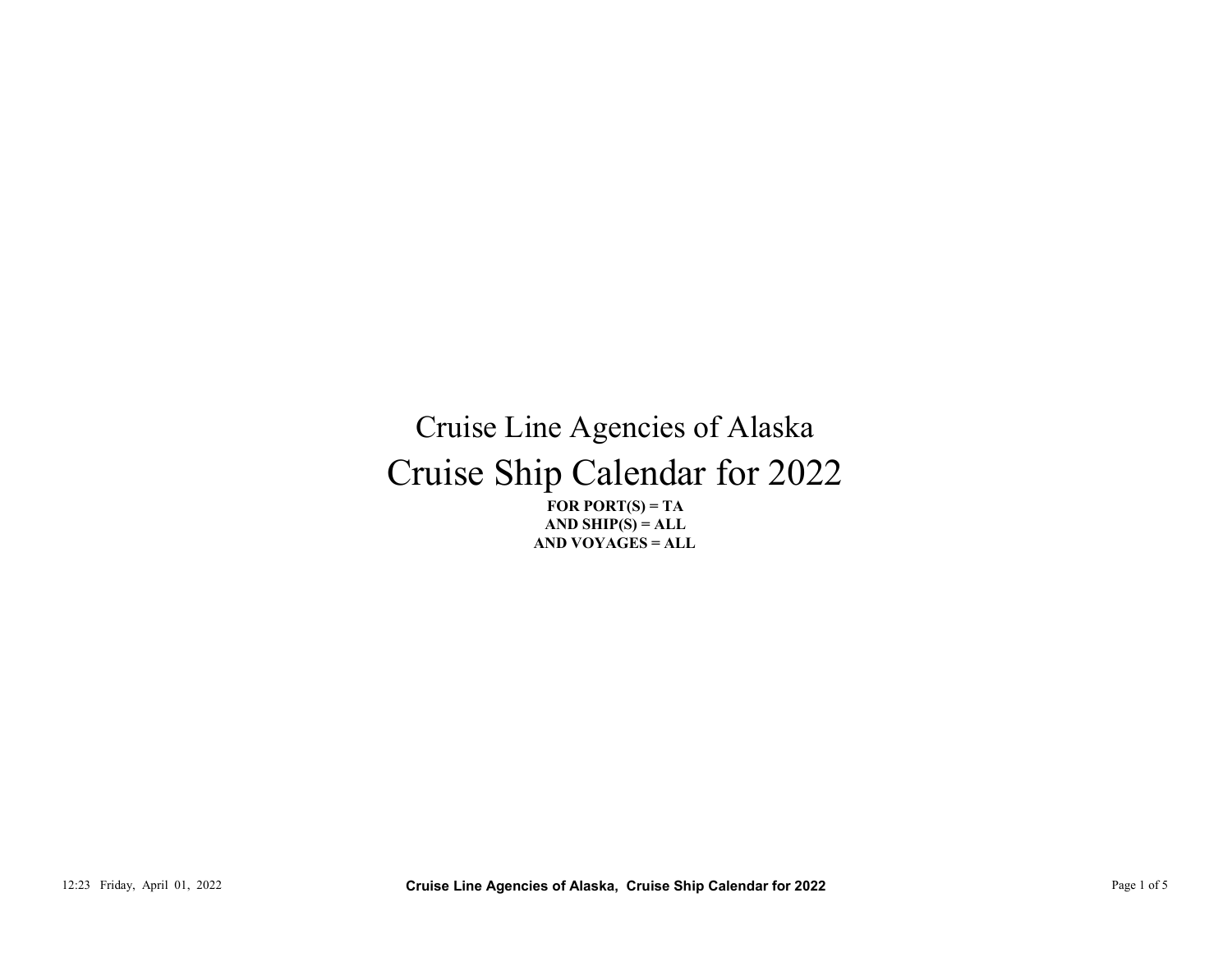| Sunday, April 24                                                                          |                                   | Monday, April 25                                                                                                                                                       | Tuesday, April 26                                                                                                          | Wednesday, April 27                                                                                                                          | Thursday, April 28                                          | Friday, April 29<br>TA ZUIDERDAM<br>$09:00 - 09:30$                                                                                                                                          | Saturday, April 30                                                                              |
|-------------------------------------------------------------------------------------------|-----------------------------------|------------------------------------------------------------------------------------------------------------------------------------------------------------------------|----------------------------------------------------------------------------------------------------------------------------|----------------------------------------------------------------------------------------------------------------------------------------------|-------------------------------------------------------------|----------------------------------------------------------------------------------------------------------------------------------------------------------------------------------------------|-------------------------------------------------------------------------------------------------|
| Sunday, May 1                                                                             |                                   | Monday, May 2<br>TA KONINGSDAM<br>09:00 - 09:30                                                                                                                        | Tuesday, May 3                                                                                                             | Wednesday, May 4<br>TA SERENADE OF THE SEA<br>$05:00 - 09:00$<br>TA RADIANCE OF THE SEA<br>$07:00 - 11:00$<br>CARNIVAL SPLENDOR<br><b>TA</b> | Thursday, May 5<br>TA CARNIVAL SPIRIT<br>13:00 - 19:30      | Friday, May 6<br>TA ZUIDERDAM<br>09:00 - 09:30                                                                                                                                               | Saturday, May 7                                                                                 |
| Sunday, May 8<br>TA                                                                       | CARNIVAL MIRACLE<br>07:00 - 13:30 | Monday, May 9<br>TA KONINGSDAM<br>09:00 - 09:30                                                                                                                        | Tuesday, May 10<br>TA NG VENTURE<br>06:00 - 19:00                                                                          | $13:00 - 19:30$<br>Wednesday, May 11<br>TA NG SEA LION<br>TA NG QUEST<br>06:00 - 19:00                                                       | Thursday, May 12<br>TA CARNIVAL SPLENDOR<br>13:00 - 19:30   | Friday, May 13<br>SERENADE OF THE SEA $06:00$ - $11:00$<br>TA<br>ZUIDERDAM<br>09:00 - 09:30<br>TA                                                                                            | Saturday, May 14                                                                                |
| Sunday, May 15<br>TA OCEAN VICTORY<br>$06:00 - 17:00$<br>TA<br>$07:00 - 13:30$            | <b>CARNIVAL SPIRIT</b>            | Monday, May 16<br>TA NG SEA BIRD<br>$06:00 - 19:00$<br>KONINGSDAM<br>TA<br>$09:00 - 09:30$                                                                             | Tuesday, May 17                                                                                                            | Wednesday, May 18<br>TA NG SEA LION<br><b>TA</b><br>SERENADE OF THE SEA<br>$06:00 - 10:00$<br><b>DISNEY WONDER</b><br>TA<br>$12:00 - 18:00$  | Thursday, May 19<br>TA CARNIVAL SPLENDOR<br>$13:00 - 19:30$ | Friday, May 20<br>OCEAN VICTORY $06:00$ - 17:00<br>TА<br>ZUIDERDAM<br>09:00 - 09:30<br>TA                                                                                                    | Saturday, May 21                                                                                |
| Sunday, May 22<br>$07:00 - 13:30$                                                         | TA CARNIVAL MIRACLE               | Monday, May 23<br>TA NG SEA BIRD<br>$06:00 - 19:00$<br><b>CARNIVAL SPIRIT</b><br>TA<br>$07:00 - 13:30$<br><b>KONINGSDAM</b><br>TA<br>$09:00 - 09:30$                   | Tuesday, May 24<br>TA ROALD AMUNDSEN<br>$12:00 - 20:00$                                                                    | Wednesday, May 25<br>TA STAR BREEZE<br>$07:00 - 17:00$<br>TA DISNEY WONDER<br>$12:00 - 18:00$                                                | Thursday, May 26<br>TA CARNIVAL SPLENDOR<br>$13:00 - 19:30$ | Friday, May 27<br>SERENADE OF THE SEA<br>TA<br>$06:00 - 11:00$<br>ZUIDERDAM<br>TА<br>$09:00 - 09:30$                                                                                         | Saturday, May 28<br>TA CARNIVAL SPIRIT<br>$13:00 - 19:30$                                       |
| Sunday, May 29                                                                            |                                   | Monday, May 30<br>TA NG SEA LION<br>TA KONINGSDAM<br>$09:00 - 09:30$                                                                                                   | Tuesday, May 31                                                                                                            | Wednesday, June 1<br>SERENADE OF THE SEA<br><b>TA</b><br>$05:00 - 09:00$<br><b>DISNEY WONDER</b><br><b>TA</b><br>$12:00 - 18:00$             | Thursday, June 2<br>TA CARNIVAL SPLENDOR<br>$13:00 - 19:30$ | Friday, June 3<br>$\begin{tabular}{ll} TA & \textbf{ZUIDERDAM} \\ \hline 09:00-09:30 \end{tabular}$                                                                                          | Saturday, June 4<br>TA NG SEA BIRD<br>$06:00 - 19:00$<br>TA SEABOURN ODYSSEY<br>$08:00 - 17:00$ |
| Sunday, June 5<br>$\begin{tabular}{ll} TA & OCEAN VICTORY \\ & 06:00-17:00 \end{tabular}$ |                                   | Monday, June 6<br>TA CARNIVAL MIRACLE<br>07:00 - 13:30<br>TA ROALD AMUNDSEN<br>$08:00 - 15:00$<br>$\begin{tabular}{ll} TA & KONINGSDAM \\ 09:00 - 09:30 \end{tabular}$ | Tuesday, June 7<br>TA NG SEA LION<br>$\begin{tabular}{ll} TA & \textbf{STAR BREEZE} \\ \textbf{06:00-17:00} \end{tabular}$ | Wednesday, June 8<br>$\begin{tabular}{ll} TA & DISNEY WONDER \\ 12:00 - 18:00 \end{tabular}$                                                 | Thursday, June 9<br>TA CARNIVAL SPLENDOR<br>13:00 - 19:30   | Friday, June 10<br>SERENADE OF THE SEA $06:00$ - $11:00$<br>TA<br>TA OCEAN VICTORY<br>06:00 - 17:00<br>$\begin{tabular}{ll} TA & \texttt{ZUIDERDAM} \\ \texttt{09:00 - 09:30} \end{tabular}$ | Saturday, June 11<br>TA CARNIVAL SPIRIT<br>13:00 - 19:30                                        |
|                                                                                           | 12:23 Friday, April 01, 2022      |                                                                                                                                                                        |                                                                                                                            | Cruise Line Agencies of Alaska, Cruise Ship Calendar for 2022                                                                                |                                                             |                                                                                                                                                                                              | Page 2 of 5                                                                                     |
|                                                                                           |                                   |                                                                                                                                                                        |                                                                                                                            |                                                                                                                                              |                                                             |                                                                                                                                                                                              |                                                                                                 |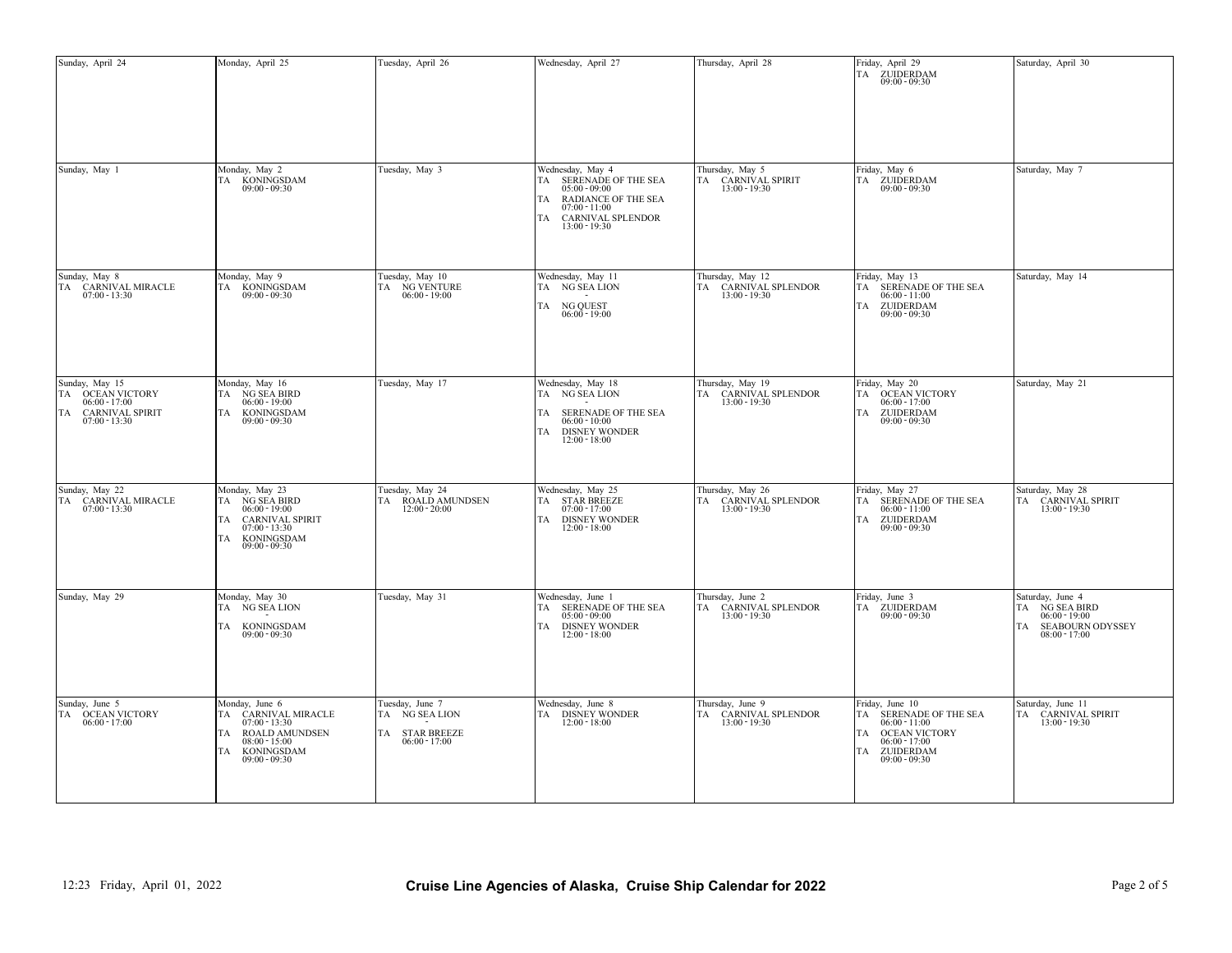| Sunday, June 12<br>TA NG SEA BIRD<br>06:00 - 19:00                                                         | Monday, June 13<br>TA KONINGSDAM<br>09:00 - 09:30                                                                     | Tuesday, June 14                                    | Wednesday, June 15<br>TA SERENADE OF THE SEA<br>$05:00 - 09:00$<br>TA CARNIVAL MIRACLE<br>$07:00 - 13:30$<br>TA DISNEY WONDER<br>$12:00 - 18:00$                                                                       | Thursday, June 16<br>TA CARNIVAL SPLENDOR<br>13:00 - 19:30                                           | Friday, June 17<br>$\begin{tabular}{ll} TA & \multicolumn{2}{c}{STAR BREEZE} \\ \multicolumn{2}{c}{07.00-17.00} \end{tabular}$<br>TA ZUIDERDAM<br>$09:00 - 09:30$<br><b>ROALD AMUNDSEN</b><br>TA<br>$12:00 - 20:00$ | Saturday, June 18                                                                                                                                                                                                     |
|------------------------------------------------------------------------------------------------------------|-----------------------------------------------------------------------------------------------------------------------|-----------------------------------------------------|------------------------------------------------------------------------------------------------------------------------------------------------------------------------------------------------------------------------|------------------------------------------------------------------------------------------------------|---------------------------------------------------------------------------------------------------------------------------------------------------------------------------------------------------------------------|-----------------------------------------------------------------------------------------------------------------------------------------------------------------------------------------------------------------------|
| Sunday, June 19<br>TA NG SEA LION                                                                          | Monday, June 20<br>TA CARNIVAL SPIRIT<br>$07:00 - 13:30$<br>KONINGSDAM<br>TA<br>$09:00 - 09:30$                       | Tuesday, June 21                                    | Wednesday, June 22<br>TA SERENADE OF THE SEA<br>$06:00 - 10:00$<br>TA DISNEY WONDER<br>$12:00 - 18:00$                                                                                                                 | Thursday, June 23<br>TA CARNIVAL SPLENDOR<br>13:00 - 19:30                                           | Friday, June 24<br>TA NG SEA BIRD<br>$06:00 - 19:00$<br>TA ZUIDERDAM<br>$09:00 - 09:30$                                                                                                                             | Saturday, June 25<br>TA CARNIVAL SPIRIT<br>13:00 - 19:30                                                                                                                                                              |
| Sunday, June 26<br>TA OCEAN VICTORY<br>$06:00 - 17:00$<br><b>CARNIVAL MIRACLE</b><br>TA<br>$07:00 - 13:30$ | Monday, June 27<br>TA NG SEA LION<br>SEABOURN ODYSSEY<br>TA<br>$07:00 - 18:00$<br>KONINGSDAM<br>TA<br>$09:00 - 09:30$ | Tuesday, June 28<br>TA STAR BREEZE<br>07:00 - 20:00 | Wednesday, June 29<br>TA SERENADE OF THE SEA<br>$05:00 - 09:00$<br>TA DISNEY WONDER<br>$12:00 - 18:00$                                                                                                                 | Thursday, June 30<br>TA ROALD AMUNDSEN<br>$08:00 - 15:00$<br>TA CARNIVAL SPLENDOR<br>$13:00 - 19:30$ | Friday, July 1<br>TA OCEAN VICTORY<br>$06:00 - 17:00$<br>TA ZUIDERDAM<br>$09:00 - 09:30$                                                                                                                            | Saturday, July 2<br>$\begin{tabular}{ll} TA & \stackrel{\text{NG} }{\text{NG} }SEA BIRD \\ \stackrel{\text{06:00-19:00}}{ } \end{tabular}$                                                                            |
| Sunday, July 3<br>$\begin{tabular}{ll} TA & NORWEGIAN SPIRIT \\ & 07:00-13:00 \end{tabular}$               | Monday, July 4<br>TA CARNIVAL SPIRIT<br>$07:00 - 13:30$<br>TA KONINGSDAM<br>$09:00 - 09:30$                           | Tuesday, July 5                                     | Wednesday, July 6<br>$\begin{tabular}{ c c } \hline \text{TA} & \text{DISNEY WONDER} \\ \hline 12:00-18:00 \\ \hline \end{tabular}$                                                                                    | Thursday, July 7<br>TA CARNIVAL SPLENDOR<br>13:00 - 19:30                                            | Friday, July 8<br>TA SERENADE OF THE SEA<br>$06:00 - 11:00$<br>ZUIDERDAM<br>TA<br>$09:00 - 09:30$                                                                                                                   | Saturday, July 9<br>TA NG SEA LION<br>$\begin{tabular}{ll} TA & \text{STAR BREEZE} \\ \text{07:00-17:00} \end{tabular}$<br>TA SEABOURN ODYSSEY<br>$08:00 - 17:00$<br>TA CARNIVAL SPIRIT<br>$13:00 - 19:30$            |
| Sunday, July 10                                                                                            | Monday, July 11<br>TA CARNIVAL MIRACLE<br>$07:00 - 13:30$<br>TA KONINGSDAM<br>$09:00 - 09:30$                         | Tuesday, July 12                                    | Wednesday, July 13<br>TA SERENADE OF THE SEA<br>$06:00 - 10:00$<br>TA DISNEY WONDER<br>$12:00 - 18:00$                                                                                                                 | Thursday, July 14<br>TA NG SEA BIRD<br>$06:00 - 19:00$<br>TA CARNIVAL SPLENDOR<br>$13:00 - 19:30$    | Friday, July 15<br>TA RUBY PRINCESS<br>$05:00 - 10:00$<br>TA ZUIDERDAM<br>$09:00 - 09:30$                                                                                                                           | Saturday, July 16                                                                                                                                                                                                     |
| Sunday, July 17<br>TA NG SEA LION<br><b>OCEAN VICTORY</b><br>TA<br>$06:00 - 17:00$                         | Monday, July 18<br>CARNIVAL SPIRIT<br>TA<br>$07:00 - 13:30$<br>TA KONINGSDAM<br>$09:00 - 09:30$                       | Tuesday, July 19                                    | Wednesday, July 20<br>SERENADE OF THE SEA<br>TA<br>$06:00 - 10:00$<br><b>STAR BREEZE</b><br>TA<br>$06:00 - 10:00$<br><b>CARNIVAL MIRACLE</b><br>TA<br>$07:00 - 13:30$<br><b>DISNEY WONDER</b><br>TA<br>$12:00 - 18:00$ | Thursday, July 21<br>TA CARNIVAL SPLENDOR<br>13:00 - 19:30                                           | Friday, July 22<br>OCEAN VICTORY $06:00$ - 17:00<br>TA<br>NG SEA BIRD<br>TA<br>$06:00 - 19:00$<br>ZUIDERDAM<br>TА<br>$09:00 - 09:30$                                                                                | Saturday, July 23<br>TA STAR BREEZE<br>$05:00 - 16:00$<br>TA NORWEGIAN SPIRIT<br>$08:00 - 14:00$<br>TA SEABOURN ODYSSEY<br>$08:00 - 17:00$<br>$\begin{tabular}{ll} TA & CARNIVAL SPIRIT \\ 13:00-19:30 \end{tabular}$ |
| Sunday, July 24                                                                                            | Monday, July 25<br>TA KONINGSDAM<br>$09:00 - 09:30$                                                                   | Tuesday, July 26                                    | Wednesday, July 27<br>TA SERENADE OF THE SEA<br>$05:00 - 09:00$<br>TA DISNEY WONDER<br>$12:00 - 18:00$                                                                                                                 | Thursday, July 28<br>TA CARNIVAL SPLENDOR<br>$13:00 - 19:30$                                         | Friday, July 29<br>TA NG SEA LION<br>TA ZUIDERDAM<br>$09:00 - 09:30$                                                                                                                                                | Saturday, July 30                                                                                                                                                                                                     |
| 12:23 Friday, April 01, 2022                                                                               |                                                                                                                       |                                                     | Cruise Line Agencies of Alaska, Cruise Ship Calendar for 2022                                                                                                                                                          |                                                                                                      |                                                                                                                                                                                                                     | Page 3 of 5                                                                                                                                                                                                           |
|                                                                                                            |                                                                                                                       |                                                     |                                                                                                                                                                                                                        |                                                                                                      |                                                                                                                                                                                                                     |                                                                                                                                                                                                                       |